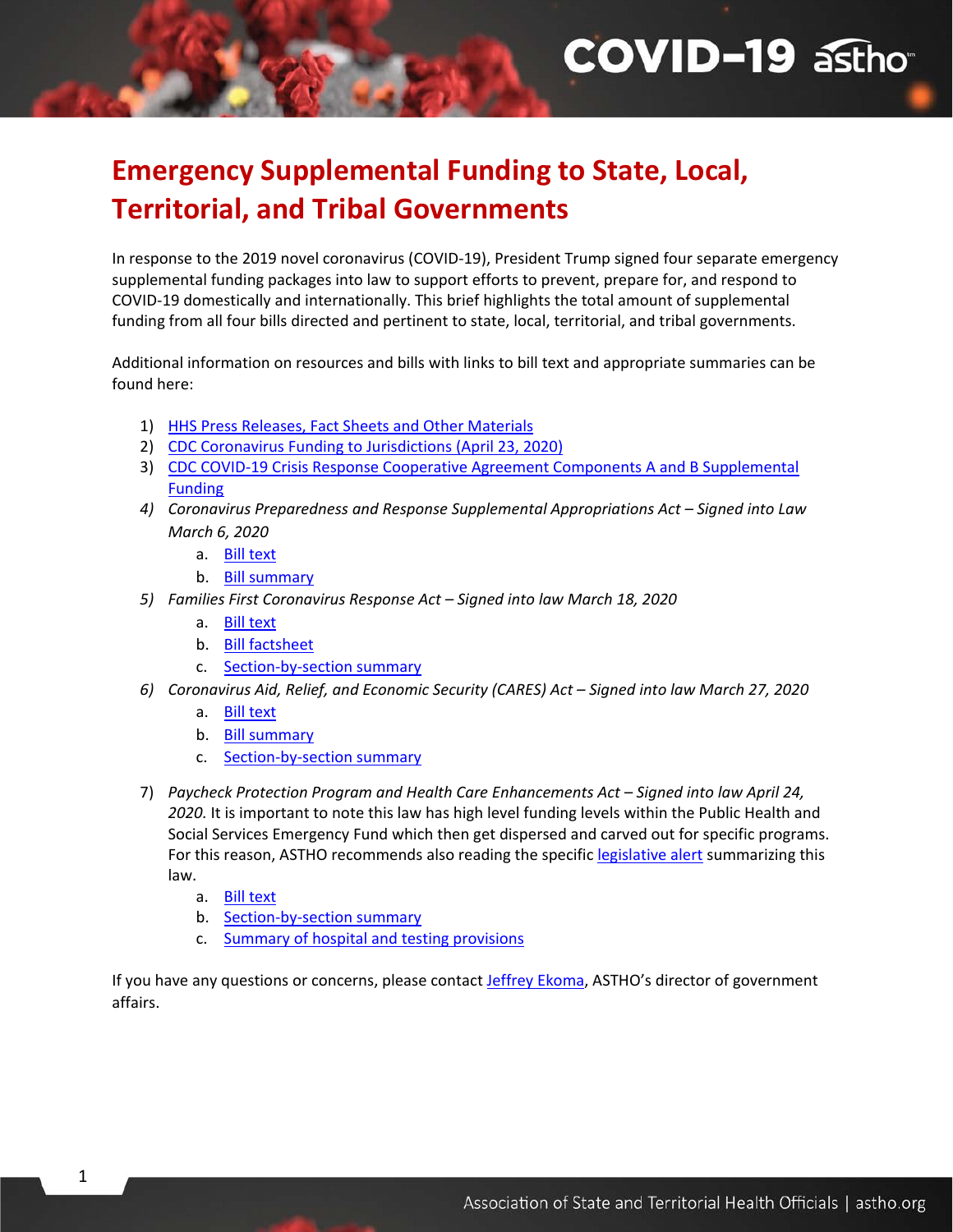#### **COVID-19 Emergency Supplemental Funding Packages Funding Directed to State, Local, Territorial, and Tribal Governments**

| $(5$ in millions)                                                                                                                                                                                                |                                                                                                 |                                                                    |                                                                            |                                                                                          |              |  |  |  |
|------------------------------------------------------------------------------------------------------------------------------------------------------------------------------------------------------------------|-------------------------------------------------------------------------------------------------|--------------------------------------------------------------------|----------------------------------------------------------------------------|------------------------------------------------------------------------------------------|--------------|--|--|--|
|                                                                                                                                                                                                                  | <b>Coronavirus</b><br>Preparedness and<br>Response<br>Supplemental<br><b>Appropriations Act</b> | <b>Families First</b><br><b>Coronavirus</b><br><b>Response Act</b> | Coronavirus Aid,<br>Relief, and<br><b>Economic Security</b><br>(CARES) Act | Paycheck<br>Protection<br>Program and<br><b>Health Care</b><br><b>Enhancement</b><br>Act | <b>TOTAL</b> |  |  |  |
| <b>Centers for Disease</b><br><b>Control and</b><br><b>Prevention (CDC)</b><br>(Total)                                                                                                                           | 2,200                                                                                           |                                                                    | 4,300                                                                      | 1,000 VII                                                                                | 7,500        |  |  |  |
| State, Local,<br><b>Territorial Health</b><br>Departments                                                                                                                                                        | 950"                                                                                            | --                                                                 | 1,500                                                                      |                                                                                          | 2,450        |  |  |  |
| <b>Global Disease</b><br>Detection and<br><b>Emergency Response</b>                                                                                                                                              | 300"                                                                                            |                                                                    | 500                                                                        |                                                                                          | 800          |  |  |  |
| Public Health Data<br>Surveillance                                                                                                                                                                               | $\overline{a}$                                                                                  |                                                                    | 500                                                                        |                                                                                          | 500          |  |  |  |
| <b>Infectious Disease</b><br>Rapid Response Fund                                                                                                                                                                 | 300"                                                                                            |                                                                    | 300                                                                        |                                                                                          | 600          |  |  |  |
| <b>Coronavirus Relief</b><br><b>Fund</b>                                                                                                                                                                         |                                                                                                 |                                                                    | 150,000                                                                    |                                                                                          | 150,000      |  |  |  |
| <b>Public Health and</b><br><b>Social Services</b><br><b>Emergency Fund</b><br>(Total)                                                                                                                           | $3,100$ <sup>III</sup>                                                                          | $1,000^{\text{IV}}$                                                | 127,015III                                                                 | 100,000 <sup>IV</sup>                                                                    | 231,115      |  |  |  |
| Providers and<br>Hospitals                                                                                                                                                                                       | --                                                                                              | --                                                                 | 100,000 <sup>IV</sup>                                                      | 75,000                                                                                   | 175,000      |  |  |  |
| COVID-19 Testing                                                                                                                                                                                                 |                                                                                                 |                                                                    |                                                                            | 25,000                                                                                   | 25,000       |  |  |  |
| State, Local,<br><b>Territorial Health</b><br>Departments                                                                                                                                                        |                                                                                                 |                                                                    |                                                                            | 11,000 <sup>IX</sup>                                                                     | 11,000       |  |  |  |
| <b>Strategic National</b><br>Stockpile                                                                                                                                                                           |                                                                                                 |                                                                    | 16,000                                                                     |                                                                                          | 16,000       |  |  |  |
| Hospital<br>Preparedness<br>Program                                                                                                                                                                              | 100 <sup>VII</sup>                                                                              |                                                                    | 250                                                                        |                                                                                          | 350          |  |  |  |
| <b>Biomedical Advanced</b><br>Research and<br>Development<br>Authority (BARDA)                                                                                                                                   |                                                                                                 |                                                                    | 3,500                                                                      | $1,000^x$                                                                                | 4,500        |  |  |  |
| <b>Health Resources and</b><br><b>Services</b><br>Administration<br>(HRSA) (Total) -<br>Transfers from the<br><b>Public Health and</b><br><b>Social Services</b><br><b>Emergency Fund</b><br>Primary Health Care | 100                                                                                             |                                                                    | 1,595                                                                      | 600                                                                                      | 2,295        |  |  |  |

100 -- 1,320 600<sup>VII</sup> 2**,020** 

Rural Health -- <sup>180</sup>

(Community Health

Centers)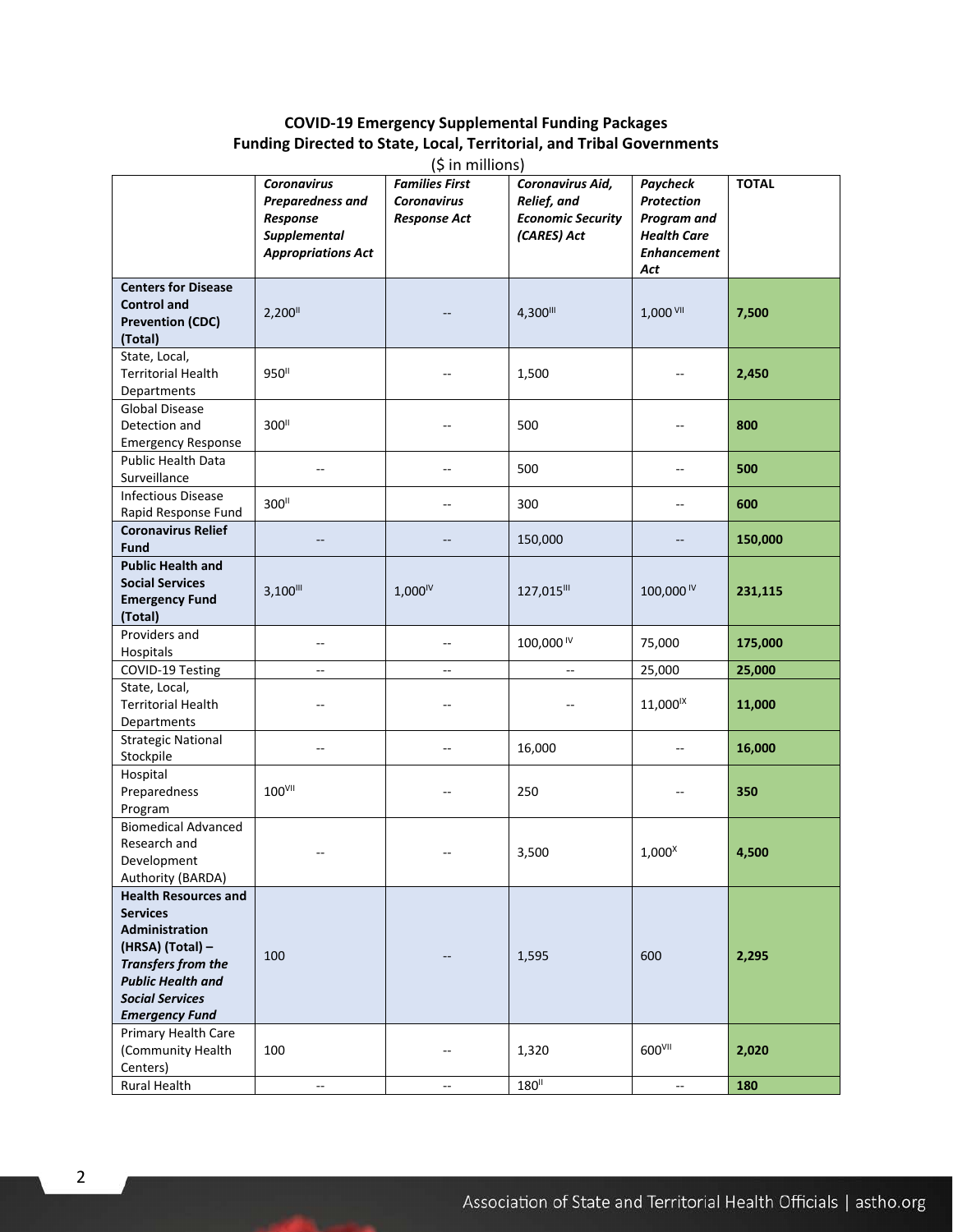| Ryan White HIV/AIDS<br>Program                                                                              | Ξ.             | --               | 90 <sup>11</sup>     | $\overline{\phantom{a}}$ | 90                      |
|-------------------------------------------------------------------------------------------------------------|----------------|------------------|----------------------|--------------------------|-------------------------|
| <b>Health Care Systems</b>                                                                                  | $\overline{a}$ | $\overline{a}$   | $5^{\parallel}$      | $\sim$                   | $\overline{\mathbf{5}}$ |
| <b>Substance Abuse and</b><br><b>Mental Health</b><br><b>Services</b><br>Administration<br>(SAMHSA) (Total) |                |                  | 425                  |                          | 425                     |
| <b>Certified Community</b><br><b>Behavioral Health</b><br><b>Clinic Expansion</b><br><b>Grant Program</b>   | $-$            | $-$              | 250                  |                          | 250                     |
| Suicide Prevention<br>Programs                                                                              | --             |                  | 50                   | $\overline{a}$           | 50                      |
| <b>Food and Nutrition</b><br><b>Services (Total)</b>                                                        | --             | 1,000            | 25,360               | $-$                      | 26,360                  |
| <b>Child Nutrition</b><br>Programs                                                                          | Ξ.             | $-$              | 8,800 <sup>1</sup>   | $-$                      | 8,800                   |
| Supplemental<br><b>Nutrition Assistance</b><br>Program                                                      | ۵.             | --               | 15,810               | $\overline{a}$           | 15,810                  |
| Special Supplemental<br>Nutrition Program for<br>Women, Infants, and<br>Children                            | $-$            | 500 <sup>1</sup> |                      |                          | 500                     |
| Administration for<br><b>Community Living</b><br>Aging and Disability<br>Services Programs                  | ۵.             | 250 <sup>1</sup> | $-$                  | $-$                      | 250                     |
| <b>Emergency Food</b><br>Assistance Program                                                                 | --             | 400 <sup>1</sup> | 450 <sup>1</sup>     | $\overline{a}$           | 850                     |
| <b>Nutrition Assistance</b><br>to Territories <sup>5</sup>                                                  | --             | 100 <sup>1</sup> | 200 <sup>1</sup>     | $\overline{\phantom{a}}$ | 300                     |
| Food Distribution on<br><b>Indian Reservations</b>                                                          | --             | --               | 100                  | $-$                      | 100                     |
| <b>Interior Office of</b><br><b>Insular Affairs</b>                                                         | --             | $\overline{a}$   | 55 <sup>1</sup>      | $-$                      | 55                      |
| <b>Federal Emergency</b><br><b>Management Agency</b><br>(FEMA)                                              |                |                  | 45,000 <sup>IV</sup> |                          | 45,000                  |
| <b>TOTAL6</b>                                                                                               | 5,300          | 2,000            | 252,155              | 101,600                  |                         |

<sup>I</sup> Funds available until September 30, 2021

II Funds available until September 30, 2022

III Funds available until September 30, 2024

IV Funds available until expended

V Commonwealth of Northern Marian Islands, Puerto Rico, and American Samoa

VIDoes not include total from HRSA, as it was transferred from the Public Health and Social Services Emergency Fund VII Although not included in legislative text, funding was allocated by HHS on March 24, 2020

VIII Transfer from the Public Health and Social Services Emergency Fund

<sup>IX</sup> Represents a breakdown of the \$25 billion provided for COVID-19 testing under the Public Health and Social Services Emergency Fund

X Represents a breakdown of the \$11 billion provided to state and territorial health departments under the Public Health and Social Services Emergency Fund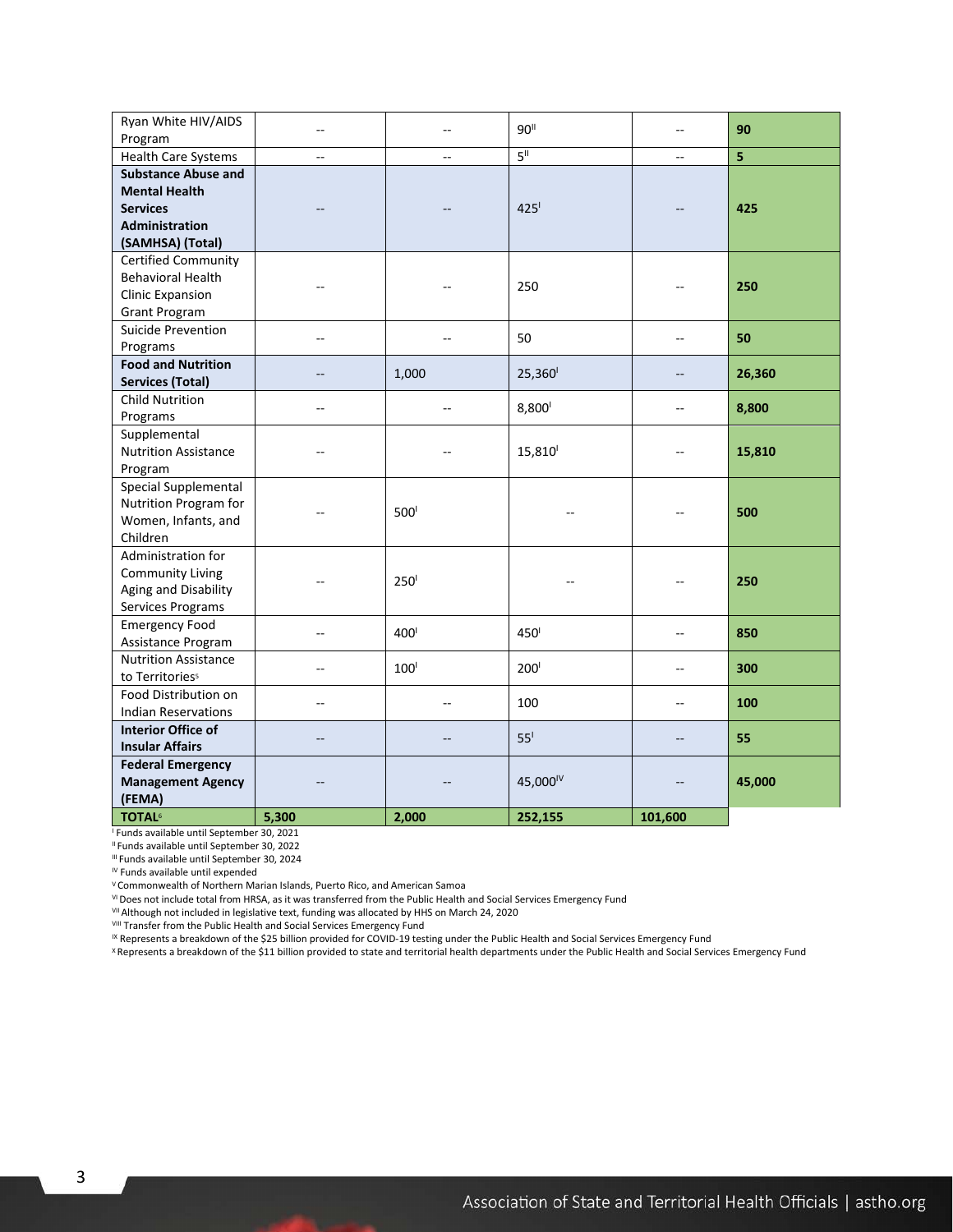Select legislative text and summaries are below. Please note that references to total funding represent funding across the three supplemental funding bills:

#### **CDC**

- The *Coronavirus Preparedness and Response Supplemental Appropriations Act* provides **\$2.2 billion** for CDC-wide activities and program support to remain available until September 30, 2022. Specifically:
	- o **\$950 million** is made available for grants or cooperative agreements with states, localities, territories, tribes, tribal organizations, urban Indian health organizations, or tribal health service providers to carry out surveillance, epidemiology, laboratory capacity, infection control, mitigation, communications, and other preparedness and response activities. **\$475 million** of the funds must be allocated by April 6, 2020. Every grantee that received a Public Health Emergency Preparedness grant for fiscal year 2019 shall receive not less than 90 percent of that grant level from funds and no less than **\$40 million** of funds should be allocated to tribes, tribal organizations, urban Indian health organizations, or tribal health services providers. Grantees are required to submit a spend plan to CDC no later than April 21, 2020;
		- On March 11, 2020, CDC awarded over **\$569 million** to states, localities, territories and tribes through its Public Health Crisis Cooperative Agreement, satisfying the requirement to allocate at least **\$475 million** of funds by April 6,  $2020.<sup>1</sup>$  $2020.<sup>1</sup>$  $2020.<sup>1</sup>$
		- On March 20, 2020, CDC announced its intent to award **\$80 million** in funding to tribes, tribal organizations, and Urban Indian Organizations for resources in support of their response to COVID-19.<sup>[2](#page-3-1)</sup>
		- On April 6, 2020, CDC awarded **\$186 million** in additional funding to supplement an existing cooperative agreement (listed above) with state and local jurisdictions identified as having the highest number of reported COVID-19 cases and jurisdictions with accelerating or rapidly accelerating COVID-19 cases. The award will support activities such as lab equipment, supplies, staffing, shipping, infection control, surge staffing, monitoring of individuals, and data management. In addition, the funding will supplement an existing cooperative agreement to state jurisdictions through the Emerging Infections Program to enhance surveillance capabilities and assess and evaluate exposed/infected healthcare personnel through clinical interviews to better identify risk factors and protective factors for COVID-19 infection.<sup>[3](#page-3-2)</sup>
	- o No less than **\$300 million** is allocated for the Infectious Disease Rapid Response Reserve;
	- o No less than **\$300 million** is allocated for global disease detection and emergency response; and

<span id="page-3-0"></span><sup>1</sup> https://www.hhs.gov/about/news/2020/03/11/cdc-to-award-over-560-million-to-state-local-jurisdictions-in-support-of-covid-19-response.html

<span id="page-3-1"></span><sup>2</sup> https://www.hhs.gov/about/news/2020/03/20/hhs-announces-upcoming-action-to-provide-funding-to-tribes-for-covid-19 response.html

<span id="page-3-2"></span><sup>3</sup> https://www.hhs.gov/about/news/2020/04/06/hhs-announces-upcoming-funding-action-provide-186-million-covid19 response.html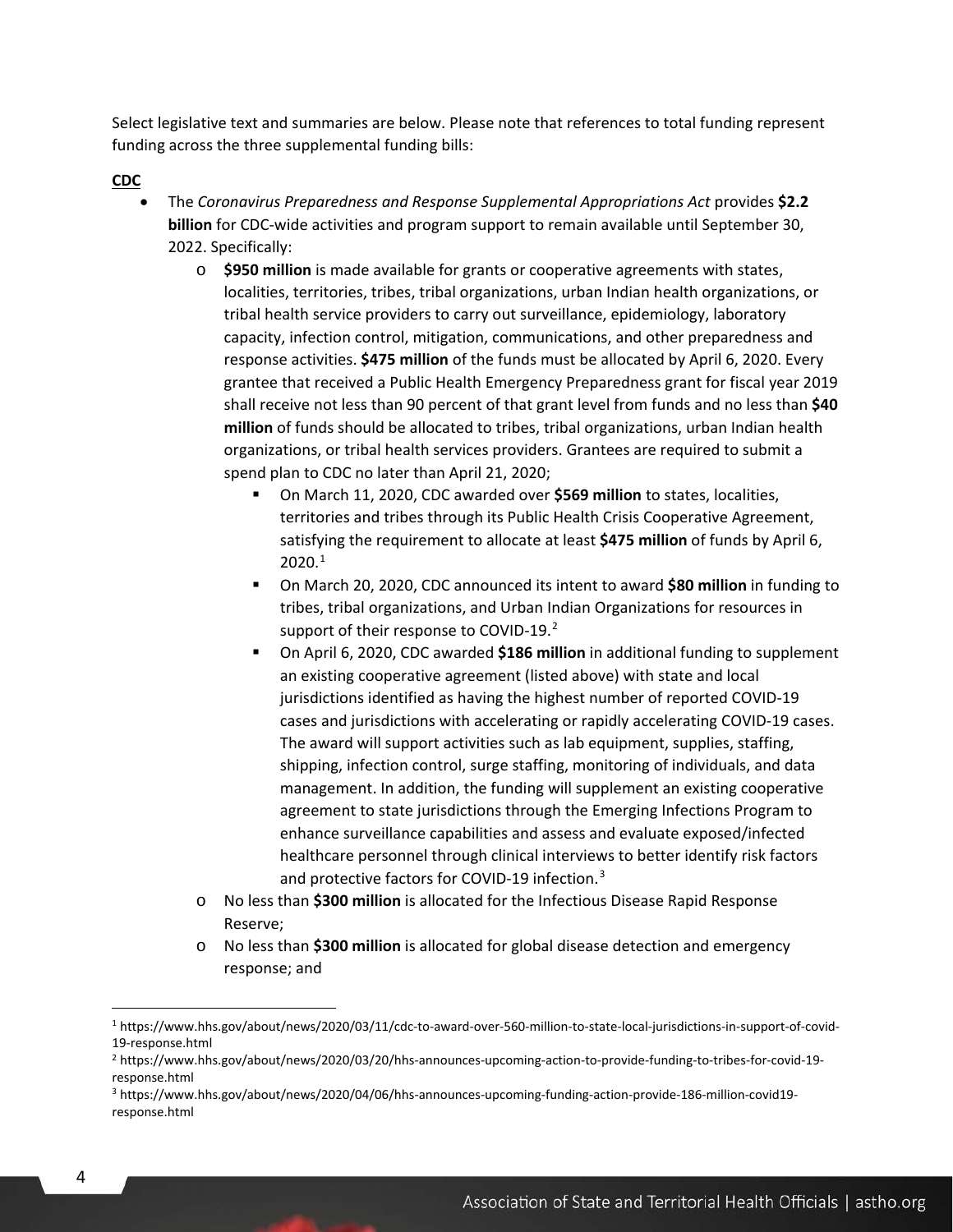- o Funds under this section may be used for grants for the construction, alteration, or renovation of non-Federally owned facilities to improve preparedness and response capability at the state and local level.
- The *CARES Act* provides an additional **\$4.3 billion** for CDC-wide activities and program support, to remain available until September 30, 2024. Specifically:
	- o **\$1.5 billion** is made available for grants to or cooperative agreements with states, localities, territories, tribes, tribal organizations, urban Indian health organizations, or tribal health service providers, including to carry out surveillance, epidemiology, laboratory capacity, infection control, mitigation, communications, and other preparedness and response activities. Every grantee that received a Public Health Emergency Preparedness grant for fiscal year 2019 shall receive not less than 100 percent of that grant level from funds provided under this heading and no less than **\$125 million** should be made available to tribes, tribal organizations, urban Indian health organizations, or tribal health service providers;
		- On April 23, 2020, CDC awarded **\$631 million** to 64 jurisdictions through the Epidemiology and Laboratory Capacity for Prevention and Control for Emerging Infectious Diseases (ELC) cooperative agreement<sup>[4](#page-4-0)</sup>.
	- o No less than **\$500 million** is allocated for global disease detection and emergency response;
	- o No less than **\$500 million** is allocated for public health data surveillance and analytics infrastructure modernization;
	- o **\$300 million** is allocated for the Infectious Diseases Rapid Response Fund; and
	- o Funds under this heading may be used for grants for the rent, lease, purchase, acquisition, construction, alteration, or renovation of non-federally owned facilities to improve preparedness and response capability at the state and local level.
- The *Paycheck Protection Program and Health Care Enhancement Act* provides **\$1 billion** to CDCwide activities and program support for surveillance, epidemiology, laboratory capacity expansion, contact tracing, public health data surveillance and analytics infrastructure modernization, disseminating information about testing and workforce support necessary to expand and improve COVID-19 testing, through a transfer (additional details below) from the Public Health and Social Services Emergency Fund.

#### **Coronavirus Relief Fund**

• The *CARES Act* provides **\$150 billion** to states, tribal governments, and units of local government for fiscal year 2020<sup>[5](#page-4-1)</sup>. Of this amount, **\$3 billion** is made available to the District of Columbia (D.C.), Puerto Rico, the United States Virgin Islands, Guam, the Commonwealth of Northern Mariana Islands, and American Samoa. In addition, **\$8 billion** is made available to Tribal governments. Each state is expected to receive no less than **\$1.25 billion** for fiscal year 2020. Funds provided to D.C. and the territories are determined by the product of **\$3 billion**

<span id="page-4-0"></span><sup>4</sup> https://www.hhs.gov/about/news/2020/04/23/hhs-announces-cares-act-funding-distribution-to-states-and-localities-insupport-of-covid-19-response.html

<span id="page-4-1"></span><sup>5</sup> https://home.treasury.gov/policy-issues/cares/state-and-local-governments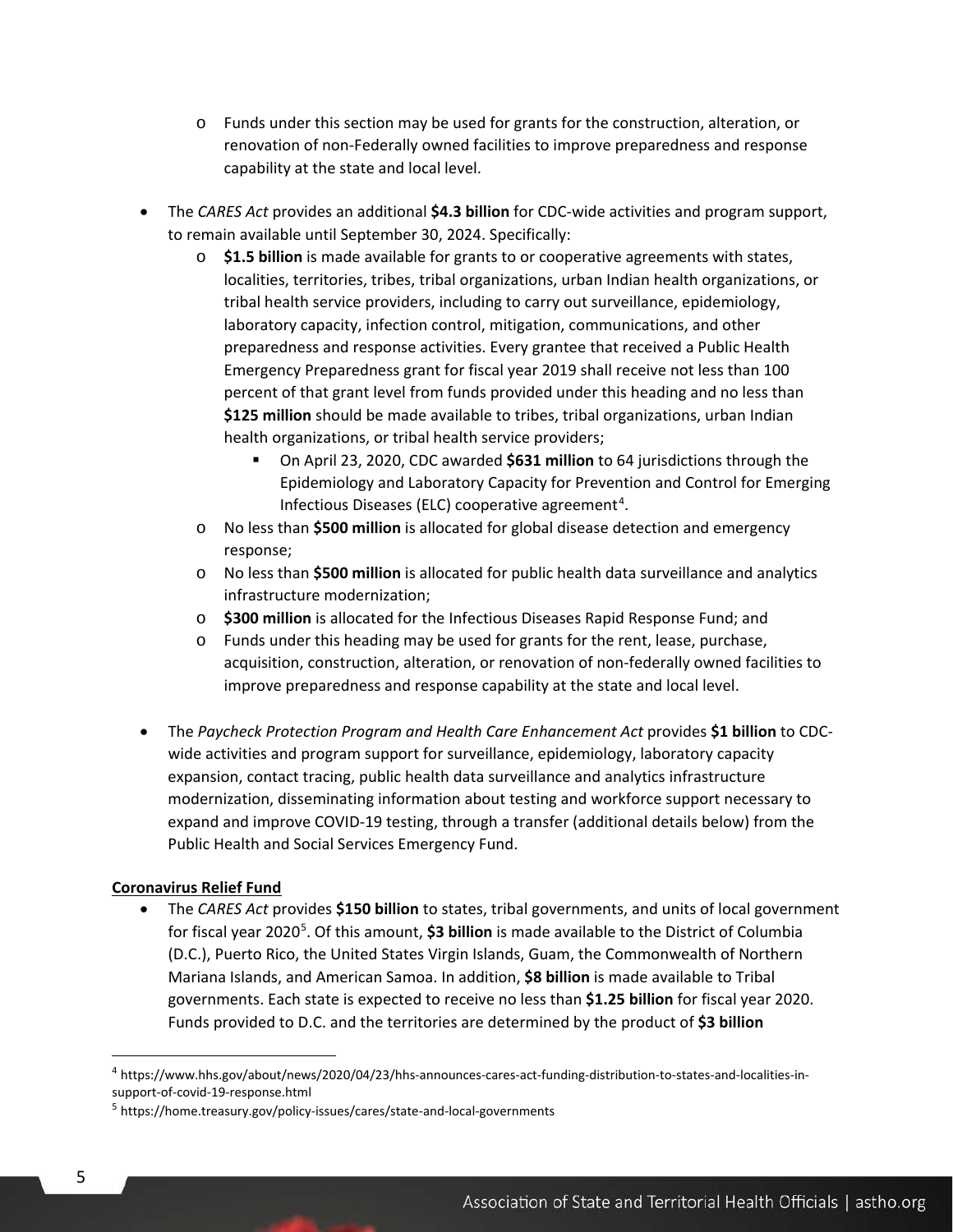(referenced above) and a share of the combined total population of D.C. and all territories. Funds provided to tribal governments are determined by the Secretary of HHS, in consultation with the Secretary of the Interior and Indian tribes, and is based on increased expenditures of each tribal government (or a tribally owned entity of a tribal government) relative to aggregate expenditures in fiscal year 2019. States, D.C., territories, tribal governments, and units of local government are able to use these funds to cover costs that:

- o Are necessary expenditures incurred due to the public health emergency with respect to COVID-19 (On April 22, 2020, the Department of Treasury issued guidance that further defines expenses that qualify as necessary expenditures" and provides examples of ineligibly expenses<sup>[6](#page-5-0)</sup>);
- o Were not accounted for in the budget most recently approved as of March 27, 2020; and
- o Were incurred between March 1, 2020 and December 30, 2020.

#### **Public Health and Social Services Emergency Fund**

- The *Coronavirus Preparedness and Response Supplemental Appropriations Act* provides **\$3.1 billion** for the Public Health and Social Services Emergency Fund to remain available until September 30, 2024, to prevent, prepare for, and respond to COVID-19, domestically or internationally, including the development of necessary countermeasures and vaccines, prioritizing platform-based technologies with U.S.-based manufacturing capabilities, and the purchase of vaccines, therapeutics, diagnostics, necessary medical supplies, medical surge capacity, and related administrative activities. Funds provided under this section may also be used for grants for the construction, alternation, or renovation of non-federally owned facilities to improve preparedness and response capability at the state and local level. Specifically:
	- o Although not included in legislative text, the Secretary of HHS Office of the Assistant Secretary of Preparedness and Response provided **\$100 million** to assist U.S. healthcare systems by directly supporting the National Special Pathogens Treatment System on March 24, 2020<sup>[7](#page-5-1)</sup>. The National Special Pathogens Treatment System includes the National Emerging Special Pathogens Training and Education Center, 10 regional Ebola and other special pathogen treatment centers, 62 Hospital Preparedness Program cooperative agreement recipients and their state or jurisdiction special pathogen treatment centers, and hospital associations;
	- o **\$100 million** is transferred to HRSA's bureau of Primary Health Care for grants under the health centers program, to prepare for and respond to COVID-19; and
	- o Funds should be used to provide grants or cooperative agreements with states, localities, territories, tribes, tribal organizations, urban Indian health organizations, or tribal health service providers to carry out surveillance, epidemiology, laboratory capacity, infection control, mitigation, communications, and other preparedness and response activities to prevent, prepare for, and respond to COVID-19, as well as

<span id="page-5-0"></span><sup>6</sup> https://home.treasury.gov/system/files/136/Coronavirus-Relief-Fund-Guidance-for-State-Territorial-Local-and-Tribal-Governments.pdf

<span id="page-5-1"></span><sup>7</sup> https://www.hhs.gov/about/news/2020/03/24/hhs-provides-100-million-to-help-us-healthcare-systems-prepare-for-covid-19-patients.html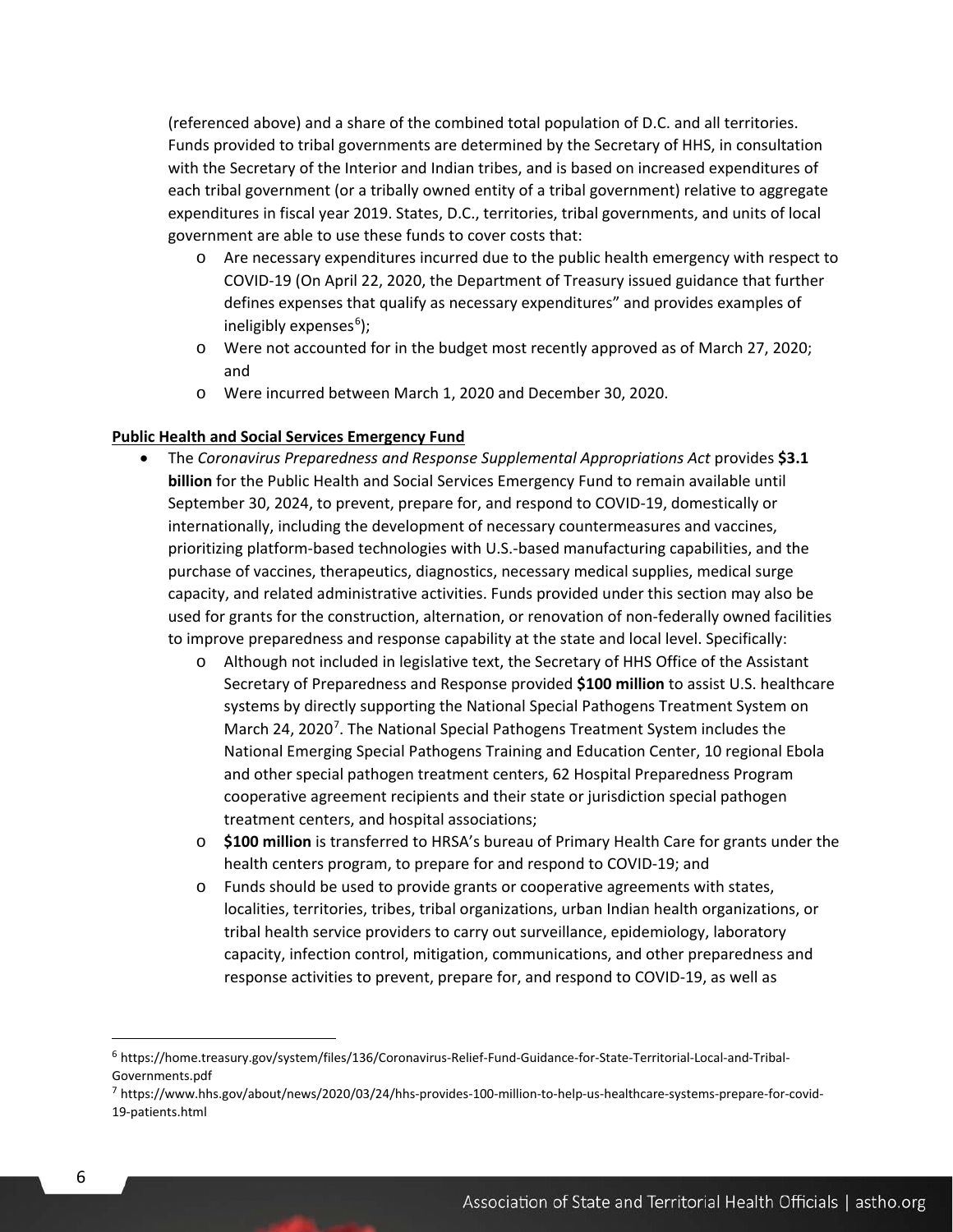reimburse costs for these expenses incurred between January 20, 2020, and March 6, 2020.

- The *Families First Coronavirus Response Act* provides **\$1 billion**, to remain available until expended, for activities that include the payment of claims of providers for reimbursement related to COVID-19 health services.
- The *CARES Act* provides more than **\$27 billion**, to remain available until September 30, 2024, to prevent, prepare for, and respond to COVID-19, domestically or internationally, including the development of necessary countermeasures and vaccines, prioritizing platform-based technologies with U.S.-based manufacturing capabilities, the purchase of vaccines, therapeutics, diagnostics, necessary medical supplies, as well as medical surge capacity, addressing blood supply chain, workforce modernization, telehealth access and infrastructure, initial advanced manufacturing, novel dispensing, enhancements to the U.S. Commissioned Corps, and other preparedness and response activities. Specifically:
	- o **\$16 billion** is made available to replenish the Strategic National Stockpile, including pharmaceuticals, personal protective equipment (PPE), and other medical supplies to be distributed to state and local health agencies, hospitals, and other healthcare entities;
	- o At least **\$3.5 billion** is made available to the Biomedical Advanced Research and Development Authority (BARDA) for necessary expenses of manufacturing, production, and purchase, at the discretion of the Secretary, of vaccines, therapeutics, diagnostics, and small molecule active pharmaceutical ingredients, including the development, translation, and demonstration at scale of innovations in manufacturing platforms;
	- o At least **\$250 million** is made available for grants to or cooperative agreements with entities that are either grantees or sub-grantees of the Hospital Preparedness Program;
	- o **\$180 million** is transferred to HRSA's Office of Rural Health Policy to remain available until September 30, 2022 to carry out telehealth and rural activities to prevent, prepare for, and respond to COVID-19, domestically or internationally;
	- o **\$90 million** is transferred to the HRSA's Ryan White HIV/AIDS program to remain available until September 30, 2022 for modifications to existing contracts, and supplements to existing grants and cooperative agreements to response to COVID-19, domestically or internationally;
	- o **\$5 million** is transferred to the HRSA's Health Care Systems bureau to remain available until September 30, 2022 to improve the capacity of poison control centers to respond to increased calls;
	- o No less than **\$15 million** is allocated to tribes, tribal organizations, urban Indian health organizations, or health service providers to tribes; and
	- o Funds provided under this section may be used for grants for the construction, alteration, or renovation of non-federally owned facilities to improve preparedness and response capability at the State and local level.
- The *CARES Act* provides an additional **\$100 billion,** to remain available until expended, to prevent, prepare for, and respond to coronavirus—domestically or internationally—for necessary expenses to reimburse, through grants or other mechanisms, eligible hospitals and health care providers for health care-related expenses or lost revenues that are attributable to

7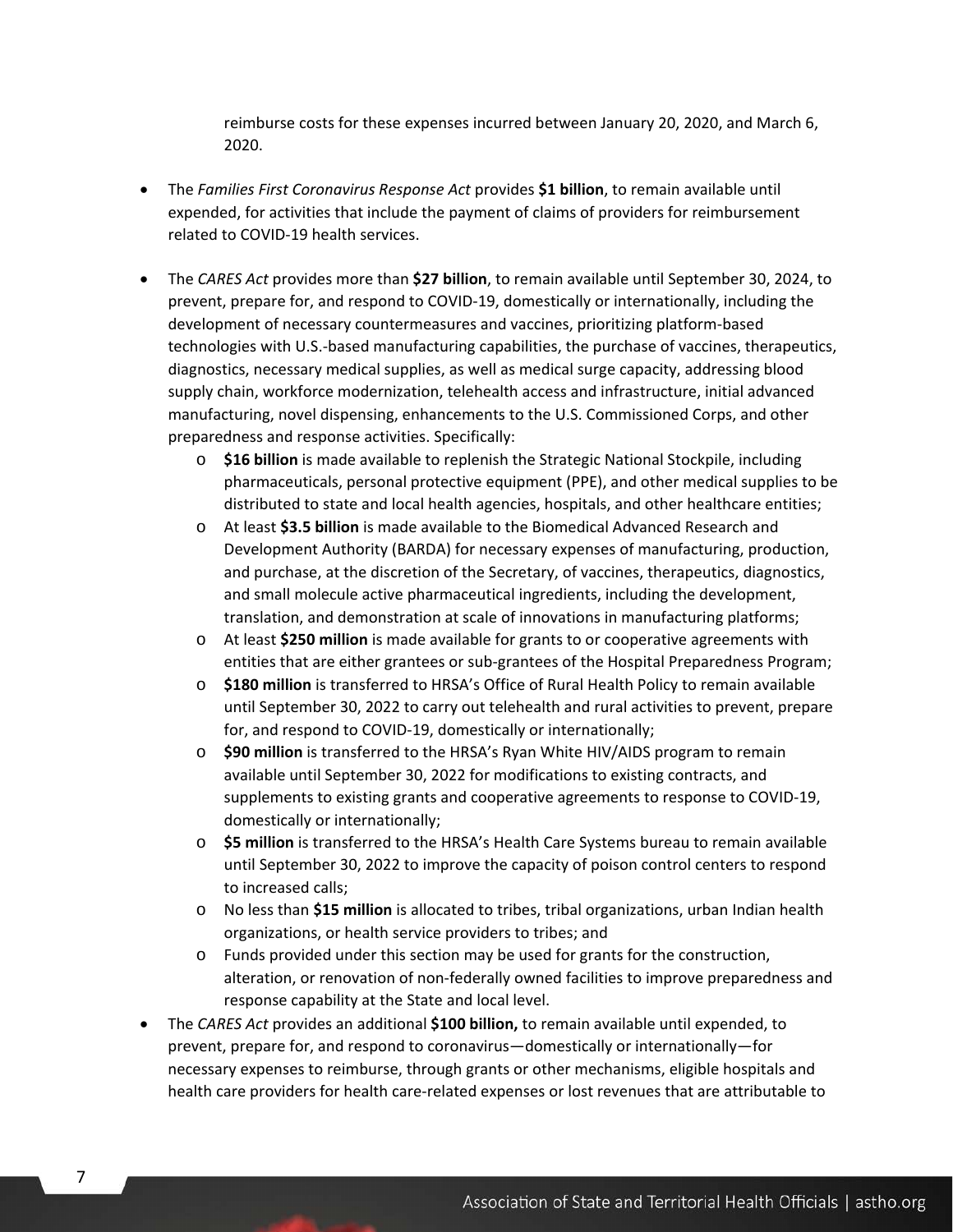coronavirus. On April 10, 2020, HHS began distribution of these funds by providing an initial **\$30 billion** to hospitals and providers that are enrolled in Medicare<sup>[8](#page-7-0)</sup>. On April 22, 2020, HHS distributed an additional **\$60 billion**, of which **\$10 billion** will be allocated to hospitals in areas that have been particularly impacted by COVID-19, **\$10 billion** will be allocated to rural health clinics and hospitals, and \$400 million will be allocated for Indian Health Service facilities<sup>[9](#page-7-1)</sup>, \$20 **billion** to reconcile inequities from the initial **\$30 billion** (as listed above) allocated to providers who receive non-fee-for-service payments, and **\$10 billion** to cover the cost of providing treatment for the uninsured. On May 1, 2020, HHS distributed an additional **\$12 million** to facilities admitting large numbers of COVID-19 patients and **\$10 billion** to providers in rural areas<sup>10</sup>. Specifically:

- o These funds may not be used to reimburse expenses or losses that have been reimbursed from other sources or that other sources are obligated to reimburse;
- o Recipients for this funding include public entities, Medicare- or Medicaid-enrolled suppliers and providers, and such for-profit entities and not-for-profit entities; and
- o Funds are made available for building or construction of temporary structures, leasing of properties, medical supplies, and equipment. This includes personal protective equipment and testing supplies, increased workforce and trainings, emergency operation centers, retrofitting facilities, and surge capacity.
- The *Paycheck Protection Program and Health Care Enhancement Act* provides **\$100 billion** for the Public Health and Social Services Emergency Fund to remain available until expended to prevent, prepare for, and respond to COVID-19 domestically or internationally. Specifically:
	- o **\$75 billion** is made available to eligible health care providers to cover health carerelated expenses or lost revenues that are attributable to COVID-19. The funds may not be used to reimburse for expenses or losses that have been reimbursed from other sources or that other sources are obligated to reimburse and recipients of the payments are required to submit reports and maintain documentation needed to ensure compliance with conditions listed above.
	- o **\$25 billion** is made available for the following:
		- Necessary expenses to research, develop, manufacture, purchase, administer, and expand capacity for COVID-19 tests, including tests for both active infection and prior exposure, including molecular antigen, and serological tests;
		- Manufacturing, acquiring, and distributing PPE and supplies needed to administer tests;
		- Development of rapid point-of-care tests;
		- Support for workforce and epidemiology to enable academic, commercial, public health, and hospital laboratories to conduct surveillance and contact tracing;
		- Support for the development of COVID-19 testing plans;

<span id="page-7-0"></span><sup>8</sup> https://www.hhs.gov/about/news/2020/04/10/hhs-to-begin-immediate-delivery-of-initial-30-billion-of-cares-act-providerrelief-funding.html

<span id="page-7-2"></span><span id="page-7-1"></span><sup>9</sup> https://www.hhs.gov/about/news/2020/04/22/hhs-announces-additional-allocations-of-cares-act-provider-relief-fund.html <sup>10</sup> https://www.hhs.gov/about/news/2020/05/01/hhs-begins-distribution-of-payments-to-hospitals-with-high-covid-19 admissions-rural-providers.html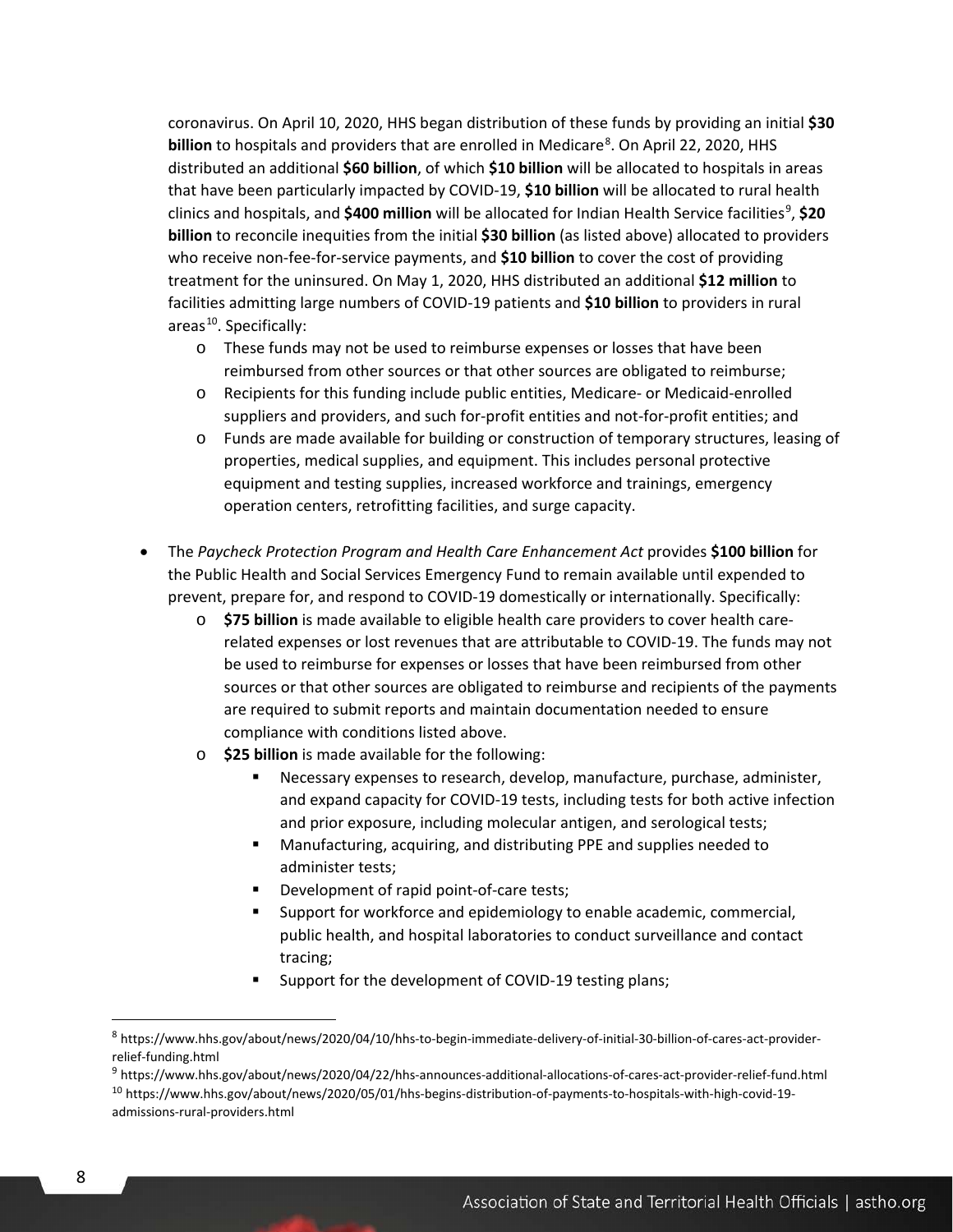- Of the total amount of **\$25 billion**, **\$11 billion** is specifically provided to states, localities, territories, tribes, tribal organizations, or health service providers to tribes for necessary COVID-19 testing expenses, including support for:
	- Workforce, epidemiology, use by employers or in other settings;
	- Scale up of testing by public health, academic, commercial, and hospital laboratories, and community-based testing sites, health care facilities, and other entities engaged in COVID-19 testing;
	- Conduct surveillance, trace contacts, and other related activities related to COVID–19 testing. It is important to note that the legislative text does not specify exact amounts available for each of the activities listed above.
		- o Of the **\$11 billion** stated above, no less than **\$2 billion** is made available to states, localities, and territories according to the formula applied to the Public Health Emergency Preparedness cooperative agreement in FY19. In addition, no less than **\$4.25 billion** is made available to states, localities, and territories according to a formula based on the relative number of COVID-19 cases, and no less than **\$750 million** is made available to tribes, tribal organizations, urban Indian health organizations or health service providers to tribes; and
		- o These funds are required to be distributed by May 24, 2020.
- **\$1 billion** is transferred to the CDC for surveillance, epidemiology, laboratory capacity expansion, contact tracing, public health data surveillance and analytics infrastructure modernization, disseminating information about testing, and workforce support necessary to expand and improve COVID-19 testing;
- **\$600 million** is transferred to HRSA's bureau of Primary Health Care for grants under the health centers program;
- No less than **\$1 billion** is made available to BARDA for necessary expenses to develop and administer COVID-19 tests or related supplies;
- **\$225 million** is made available to rural health clinics for building or construction of temporary structures, leasing of properties, and retrofitting facilities as necessary to support COVID-19 testing; and
- No more than **\$1 billion** is made available to cover the cost of testing for the uninsured.
- o No later than May 24, 2020, the Governor or designee of each jurisdiction receiving funds from this legislation are required to submit a COVID-19 testing plan including goals for the 2020 calendar year to the HHS Secretary. Testing plans must address:
	- The number of tests needed, month-by-month, including diagnostic, serological, and other testing needs;
	- Month-by-month estimates of laboratory and testing capacity, including workforce and equipment capacity; and
	- A description of how the state, local, territorial, or tribal organization will use its resources for testing, including any connected plans for easing COVID-19 community mitigation policies.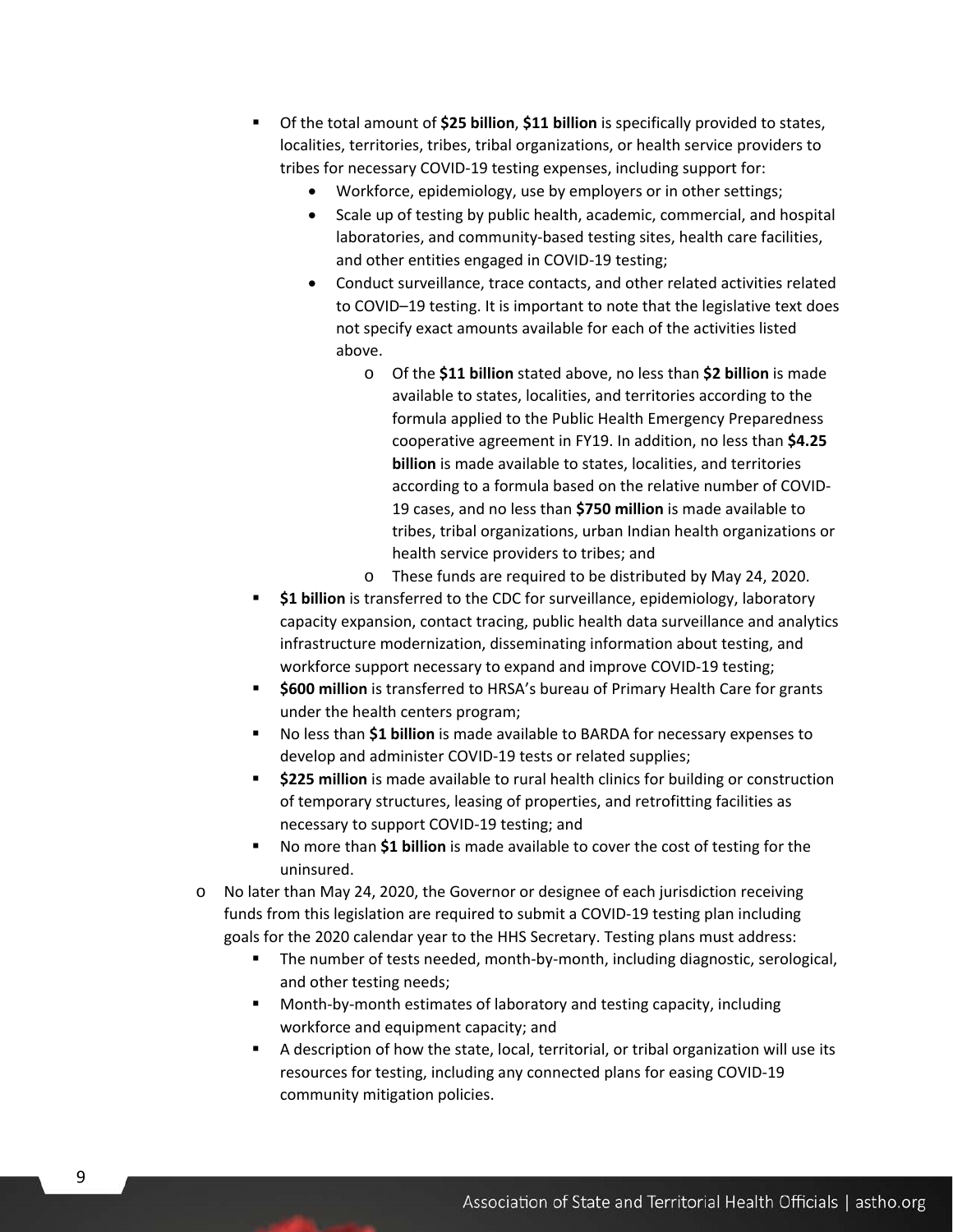- o No later than May 15, 2020, the Secretary of HHS shall produce a report that includes data on demographic characteristics, including, in a de-identified and disaggregated manner, race, ethnicity, age, sex, geographic region and other relevant factors of individuals tested for or diagnosed with COVID–19. The report will also include information on the number and rates of cases, hospitalizations, and deaths as a result of COVID–19, and will be updated every 30 days.
- o No later than October 21, 2020, the Secretary of HHS shall issue a report on the number of positive diagnoses, hospitalizations, and deaths as a result of COVID–19, and will include epidemiological analysis of the data.
- o No later than May 24, 2020, the Secretary of HHS is required to submit a strategic testing plan, which must:
	- **Provide information to help states, localities, territories, tribes, tribal** organizations, and urban Indian health organizations understand COVID-19 testing needs for both active infection and prior exposure, including hospitalbased testing, high-complexity laboratory testing, point-of-care testing, mobile testing units, testing for employers and other settings, and other tests as necessary;
	- Include estimates of testing production that account for new and emerging technologies, as well as guidelines for testing;
	- Address how the Secretary will increase domestic testing capacity, including testing supplies; and address disparities in all communities; and
	- **ULCA** Outline federal resources that are available to support the testing plans of each state, locality, territory, tribe, tribal organization, and urban Indian health organization and that such plan shall be updated every 90 days until funds are expended.

#### **HRSA (Transfers from the Public Health and Social Services Emergency Fund)**

- The *Coronavirus Preparedness and Response Supplemental Appropriations Act* provides **\$100 million** for HRSA's Bureau of Primary Health Care through the Public Health and Social Services Emergency Fund (as listed above), for health services through community health centers.
	- o On March 24, 2020, HRSA awarded **\$100 million** to 1,381 health centers across the country. The HRSA funded health centers are able to use the awards to address screening and testing needs, acquire medical supplies and boost telehealth capacity in response to COVID-19<sup>[11](#page-9-0)</sup>.
- The *CARES Act* provides an additional **\$275 million**, through a transfer from the Public Health and Social Services Emergency Fund (as listed above). Specifically:
	- o **\$180 million** is made available to HRSA's Office of Rural Health policy to remain available until September 30, 2022 to carry out telehealth and rural activities to prevent, prepare for, and respond to COVID-19, domestically or internationally. On April 22,

<span id="page-9-0"></span><sup>11</sup> https://www.hhs.gov/about/news/2020/03/24/hhs-awards-100-million-to-health-centers-for-covid-19-response.html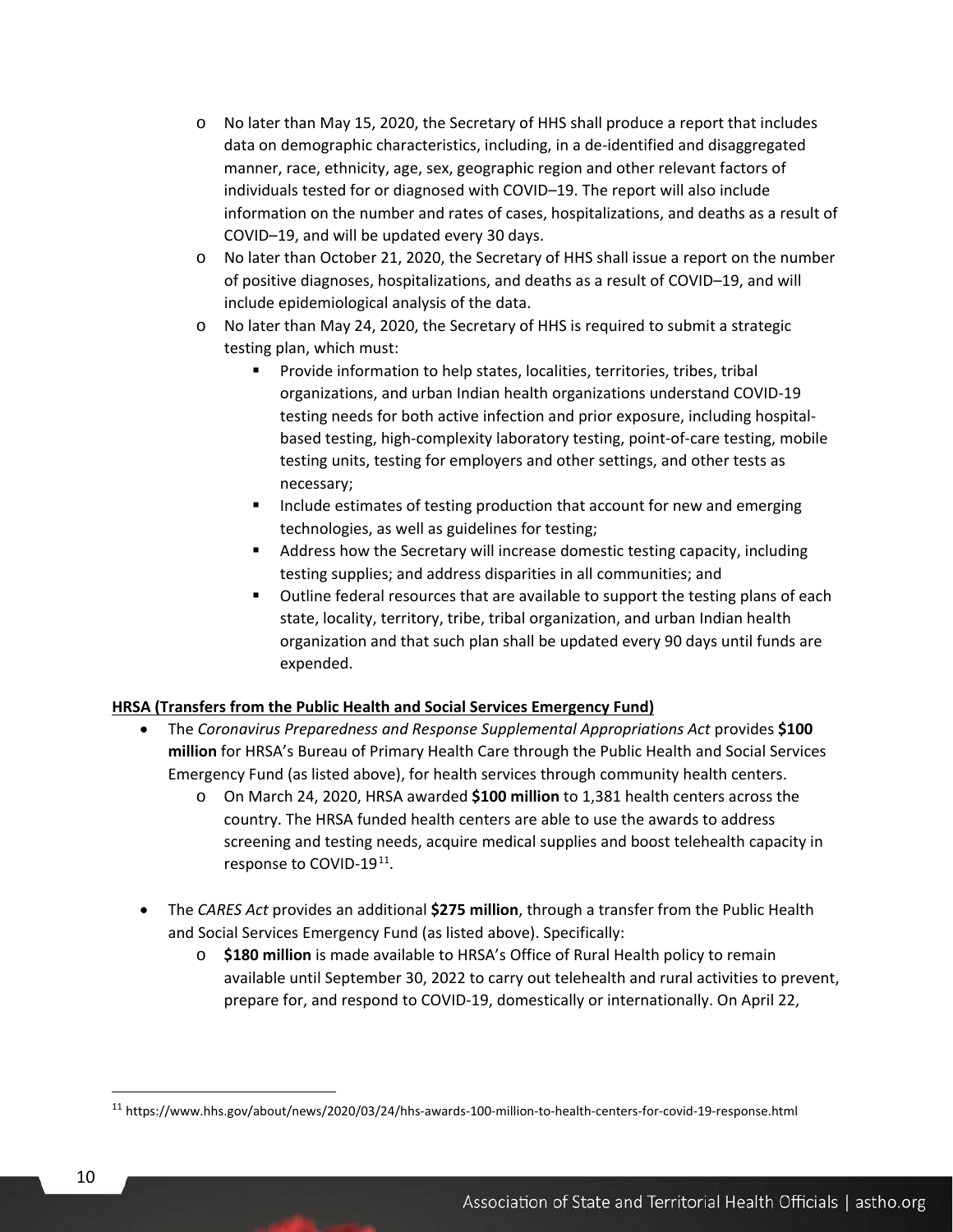2020, HHS awarded nearly **\$165 million** to rural hospitals and provides an additional funding to 14 HRSA-funded Telehealth Resources Centers<sup>[12](#page-10-0)</sup>;

- o **\$90 million** is made available to HRSA's Ryan White HIV/AIDS program to remain available until September 30, 2022 for modifications to existing contracts, and supplements to existing grants and cooperative agreements to response to COVID-19, domestically or internationally; and
	- On April 15, 2020, HRSA awarded **\$90 million** to 581 Ryan White HIV/AIDS Program recipients across the country, including city/county health departments, health clinics, community-based organizations, state health departments, and AIDS Education and Training Centers, to minimize the impact of the pandemic on people with HIV. $^{13}$  $^{13}$  $^{13}$
- o **\$5 million** is made available for HRSA's Health Care Systems bureau to remain available until September 30, 2022 to improve the capacity of poison control centers to respond to increased calls.
- The *CARES Act* provides an additional **\$1.32 billion** to community health centers in fiscal year 2020 for supplemental awards related to the detection, prevention, diagnosis, and treatment of COVID-19.
	- o On April 8, 2020, HRSA awarded more than **\$1.3 billion** to 1,387 health centers and HRSA-funded health centers may use awards to help communities across the country detect coronavirus; prevent, diagnose, and treat COVID-19; and maintain or increase health capacity and staffing levels.<sup>[14](#page-10-2)</sup>
- The *Paycheck Protection Program and Health Care Enhancement Act* provides **\$600 million** for HRSA's Bureau of Primary Health Care through the Public Health and Social Services Emergency Fund (as listed above), for health services through community health centers.

#### **SAMHSA**

• The *CARES Act* provides **\$425 million**, to remain available through September 30, 2021, to prevent, prepare for, and respond to COVID-19, domestically or internationally. On April 20, 2020, SAMHSA awarded **\$110 million**, through the Fiscal Year 2020 Emergency Grants to Address Mental and Substance Use Disorders During COVID-19, which provides up to **\$2 million** to successful state applicants and up to \$500,000 to successful territory and tribal applicants<sup>[15](#page-10-3)</sup>. On April 27, 2020, SAMHSA awarded \$250 million in grants, expanding community based behavioral health services<sup>16</sup>. No less than \$15 million should be made available to tribes, tribal organizations, urban Indian health organizations, or health or behavioral health service providers to tribes. On May 1, 2020, SAMHSA announced its intent to provide supplemental

<span id="page-10-0"></span><sup>12</sup> https://www.hhs.gov/about/news/2020/04/22/hhs-awards-nearly-165-million-to-combat-covid19-pandemic-in-ruralcommunities.html

<span id="page-10-1"></span><sup>13</sup> https://www.hhs.gov/about/news/2020/04/15/hhs-awardsee-90-million-ryan-white-hiv-aids-program-recipients-for-covid-19-response.html

<span id="page-10-2"></span><sup>14</sup> https://www.hhs.gov/about/news/2020/04/08/hhs-awards-billion-to-health-centers-in-historic-covid19-response.html

<span id="page-10-3"></span><sup>15</sup> https://www.samhsa.gov/newsroom/press-announcements/202004200430

<span id="page-10-4"></span><sup>16</sup> https://www.samhsa.gov/newsroom/press-announcements/202004271200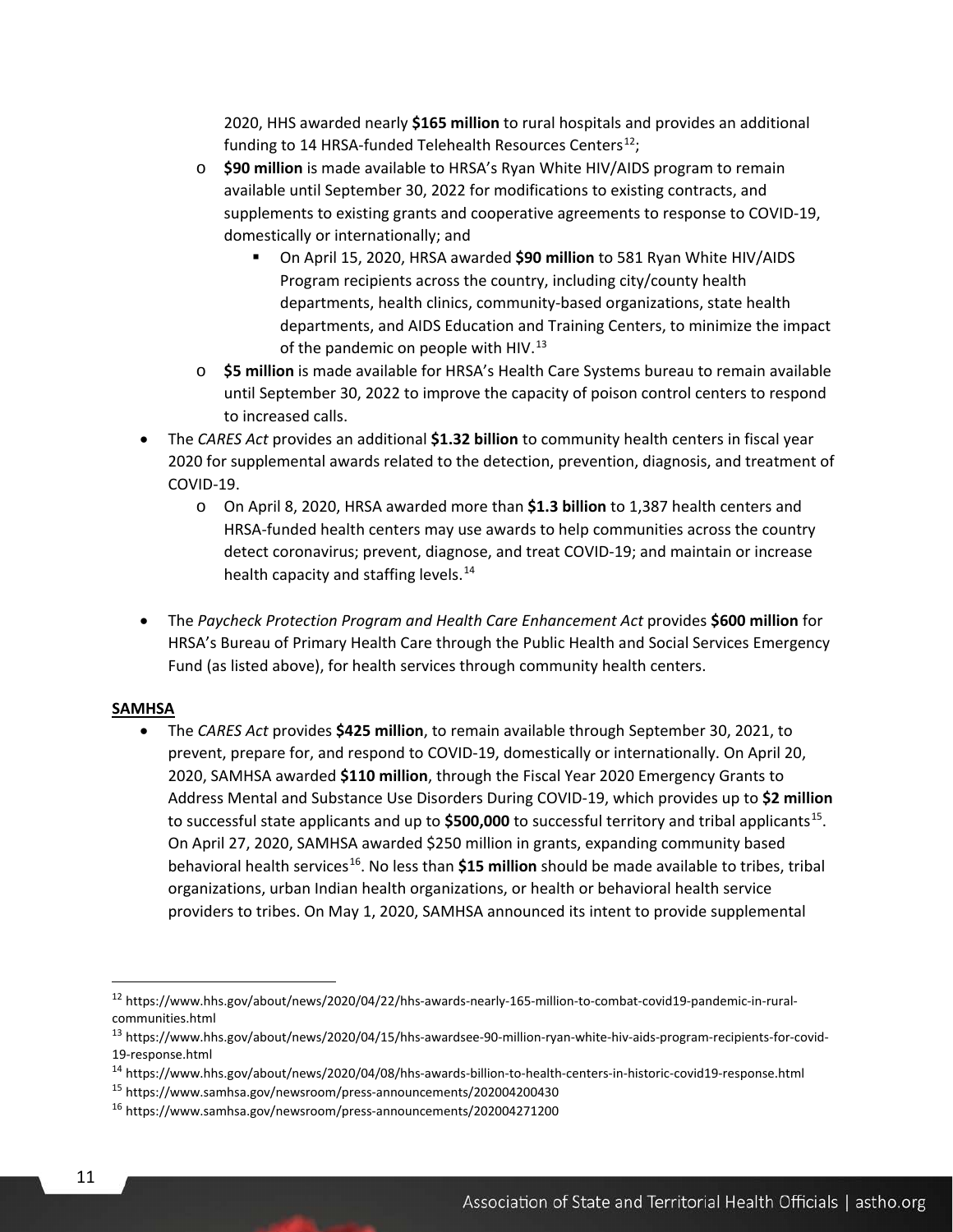funding to 154 current Tribal Behavioral Health grant recipients (\$97,402 to each recipient)<sup>[17](#page-11-0)</sup>. Specifically:

- o **\$250 million** is made available for the Certified Community Behavioral Health Clinic Expansion Grant program; and
- o **\$50 million** is made available for suicide prevention programs.

### **Food and Nutrition Service**

- The *Families First Coronavirus Response Act* provides **\$1 billion** for food and nutrition services, to remain available through September 30, 2021. Specifically:
	- o **\$500 million** is made available for the Special Supplemental Nutrition Program for Women, Infants, and Children (WIC);
	- o **\$400 million** is made available for the Emergency Food Assistance Program, of which **\$100 million** is allocated for the distribution of commodities;
	- o **\$100 million** is made available for the Secretary of Agriculture to provide grants to the Commonwealth of Northern Mariana Islands, Puerto Rico, and American Samoa for nutrition assistance in response to COVID-19; and
	- o **\$250 million** is made available for the Aging and Disability Services Program, to remain available until September 30, 2021, of which **\$160 million** is allocated for Home-Delivered Nutrition Services, **\$80 million** for Nutrition Services for Congregate Nutrition Services, and **\$10 million** for Nutrition Services for Native Americans.
- The *CARES Act* provides an additional **\$25.06 billion** for food and nutrition services, to remain available until September 30, 2021, to prevent, prepare for, and respond to COVID-19, domestically or internationally. Specifically:
	- o **\$8.8 billion** is made available for child nutrition programs;
	- o **\$15.81 billion** is made available for the Supplemental Nutrition Assistance Program (SNAP), of which **\$15.51** billion is placed in a contingency reserve to be allocated by the Secretary of Agriculture on the basis to support participation, should costs or participation exceed budget estimates related to COVID-19;
	- o **\$100 million** is made available for the food distribution program on Indian reservations;
	- o **\$200 million** is made available for grants to the Commonwealth of the Northern Mariana Islands, Puerto Rico, and American Samoa for nutrition assistance programs;
	- o **\$450 million** is made available for the Emergency Food Assistance Program, of which **\$150 million** is to be used for the distribution of commodities.

## **Insular Affairs**

• The *CARES Act* provides **\$55 million** for assistance to territories, to remain available until September 30, 2021, to assist with needs related to the prevention and mitigation of COVID-19, including the purchase of medical supplies and equipment, as well as healthcare services and facilities.

#### **FEMA**

<span id="page-11-0"></span><sup>17</sup> https://www.samhsa.gov/newsroom/press-announcements/202005011645